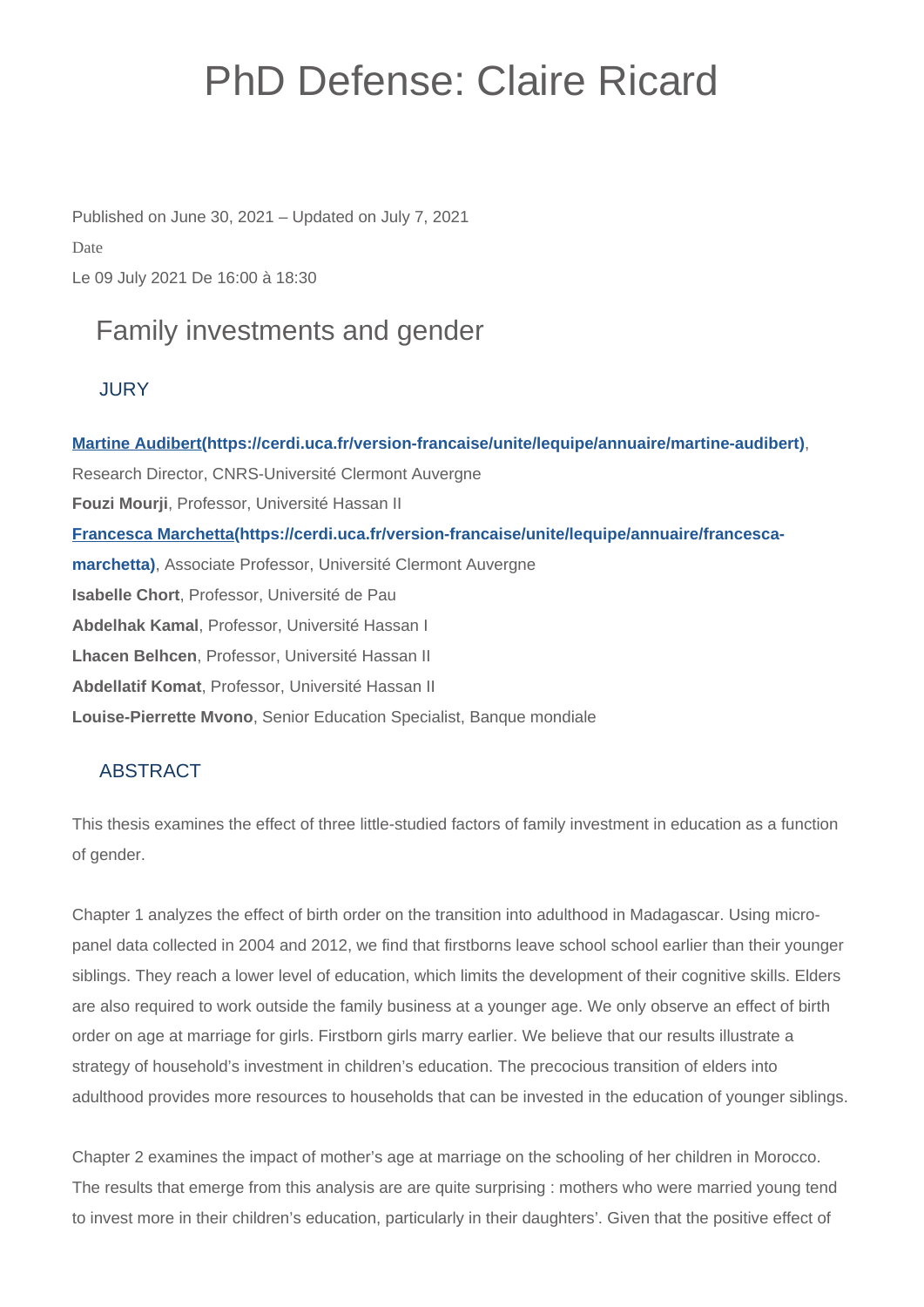early maternal marriage is only found for younger generations of parents, we assume that our results are a reflection of a growing importance given by parents to education, especially for girls and parents who have been particularly deprived of access to instruction.

Chapter 3 explores the effects of the Moroccan conditionnal cash-transfers program (Tayssir) on student learning. Using administrative data from the Ministry of National Education's information system (MASSAR), we show that Tayssir continues to contribute to the reduction in school dropout, particularly for girls, nearly 10 years after its implementation. However, we find that it has not been sufficiently accompanied by supply-side interventions to allow children to learn in better conditions. We show that, boys who benefit from the cash transfer perform worse at the end of primary school exam than those who do not.We explain this result by the increase in class size induced by the reduction in school dropout in Tayssir municipalities. Concerning girls, we do not find that the increase in class size has negatively impacted their results at the end of primary school exam. On the contrary, thanks to the Tayssir program, they are more likely to graduate and to be enrolled in secondary school the following year.

### **KEYWORDS**

Development Economics ; Education ; Gender inequality ; Intra-household allocation ; Birth order ; Educational reproduction ; Early marriage ; Conditional cash-transfers ; Madagascar ; Morocco.

#### **[theses.fr/en/s189769\(http://theses.fr/en/s189769\)](http://theses.fr/en/s189769)**



**[Claire Ricard\(https://www.google.com/url?](https://www.google.com/url?sa=t&rct=j&q=&esrc=s&source=web&cd=&cad=rja&uact=8&ved=2ahUKEwiwn5uu9L7xAhVBB2MBHZzeBRMQFjAAegQIBBAD&url=https%3A%2F%2Ffr.linkedin.com%2Fin%2Fclaire-ricard-a47baaa1&usg=AOvVaw1Wd0vlYkjsWsUC7l4DAXE3)** sa=t&rct=j&q=&esrc=s&source=web&cd=&cad=rja&uact=8&ved=2ahUKEwiwn5uu9L7xAhVBB2MBHZzel